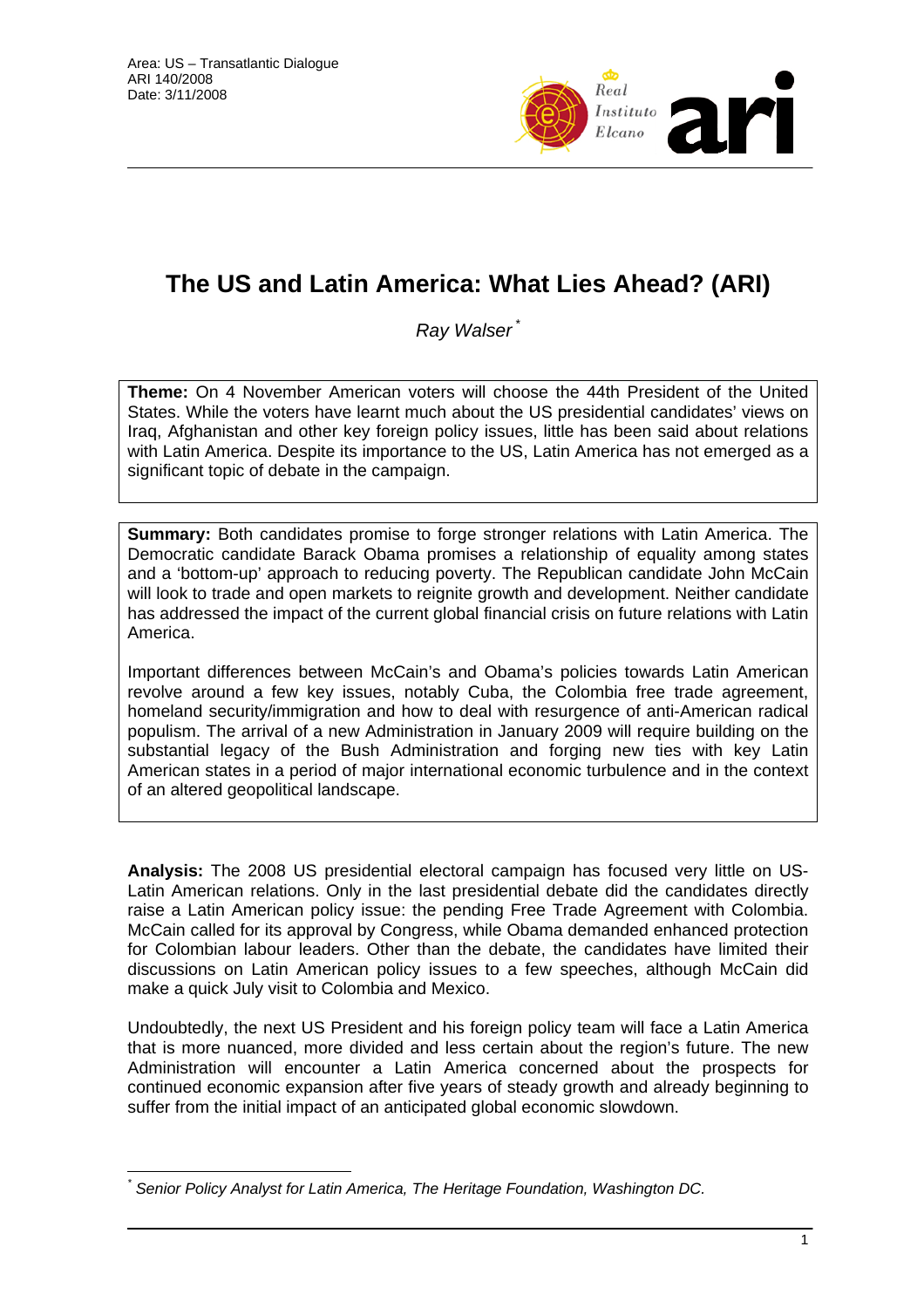

Several key geopolitical factors will greatly influence the capacity of the next Administration to articulate a regional policy that is genuinely different from the policy pursued by the Bush Administration:

- (1) Despite the importance of Latin America to the interests of the US, the region will continue to play second fiddle as major foreign policy challenges focus the next occupant of the White House on critical challenges such as: keeping Weapons of Mass Destruction (WMDs) out of the hands of terrorists; securing a stable, democratic Iraq; turning back the continued onslaught of al-Qaeda and the Taliban in Afghanistan and Pakistan; and deterring Iran and North Korea from acquiring nuclear weapons. Russia's new assertiveness coupled with China's continued strategic rise will also predominate grand strategic thinking in Washington. Europe, India, Taiwan, South Korea, Turkey and Israel-Palestine will all garner greater attention than Latin America as these massive geopolitical challenges will tend to still trump more localised, more complex and seemingly less urgent Hemispheric issues.
- (2) The region has long looked to the US and the 'Washington consensus' for guidance on a host of economic issues, from macroeconomic policy and financial flows to finance growth. The current Wall Street crisis has begun to spread into the emerging markets of Latin America and produced forecasts of substantial slowdowns in growth, effectively ending a period of accelerating economic growth that ran from 2002 to 2007. The likely slow-down in the US economic activity will have broad, if yet undetermined, consequences for the Western Hemisphere and the rest of the world. Economic turbulence will severely impact the implementation of any new regional policy for the next Administration, restrict available resources and place a new premium on stimulating growth in the US import economy while reigniting foreign investment.
- (3) The overall direction of US-Latin American relations remains closely linked to complex and difficult US domestic issues such as immigration reform, homeland and border security concerns including the border fence with Mexico, US domestic drug consumption and drug laws, and the prevailing public attitude towards open markets, free trade and international competition. Achieving real energy security with emphasis on renewable and clean sources of power may well be the greatest domestic challenge facing the US. Subsequently, it is hard to see how attitudes towards the US and its policies will change significantly in Latin America without movement on these critical domestic issues. The old adage about the US needing to lead by example remains fundamental to revitalising its ties with Latin America.
- (4) Many Latin American nations –led by Brazil and Venezuela– have adopted new strategies for integration as well as national agendas that –at least until the current economic crisis– allowed for the flexing of new found agricultural, energy and financial muscle. With this economic heft comes a greater desire to control one's political future. Subsequently, from the establishment of the Union of South American Nations (UNASUR) and the convening of a December Latin America summit without the US to the establishment of a South American rival to the IMF (*Banco Sur*) and breaks with the dictates of the World Bank and the International Monetary Fund, South America is demonstrating a desire for greater political and economic autonomy from the US. Even strong trade partners of the US such as Chile and Mexico have signed dozens of free trade agreements in all parts of the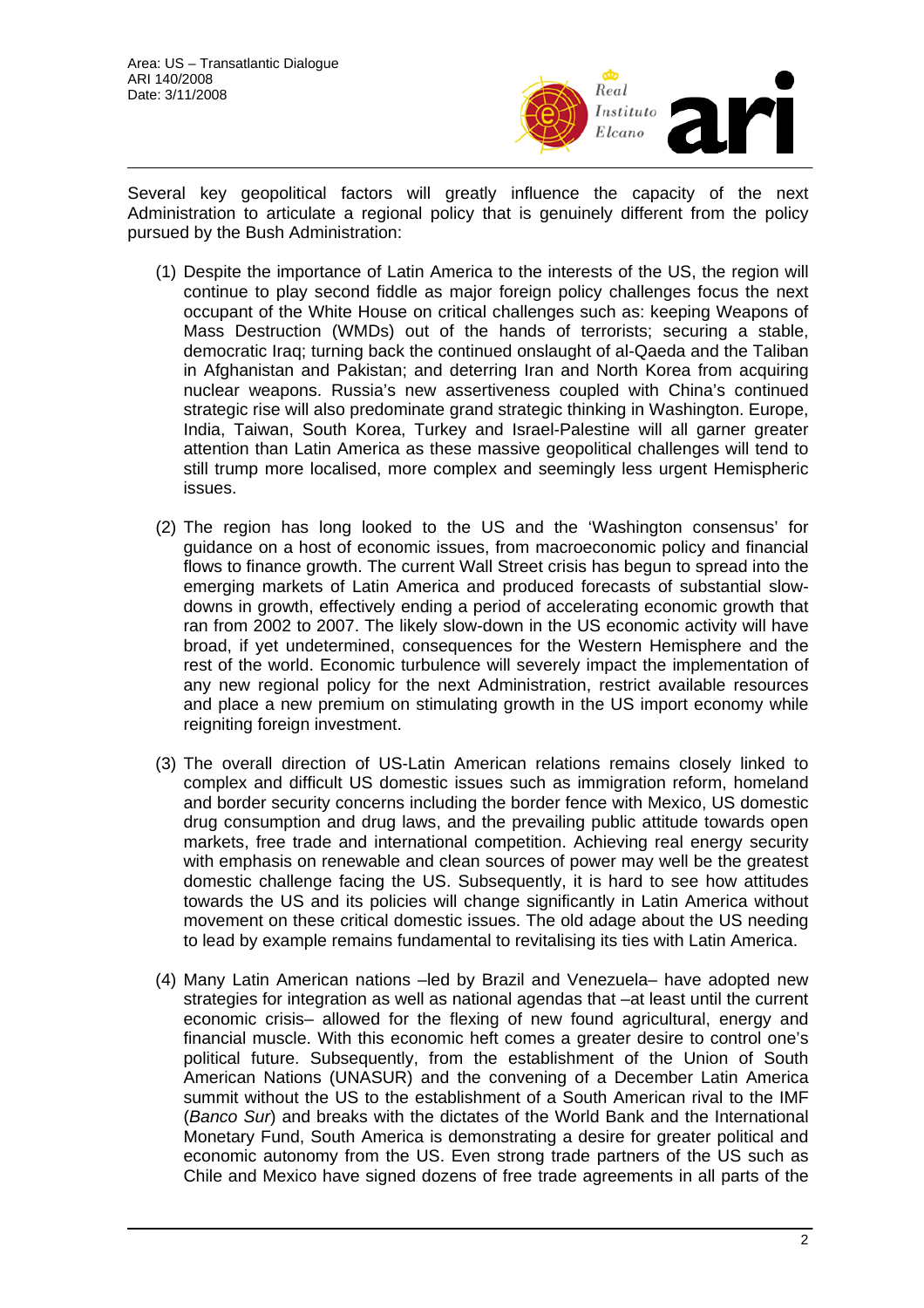

world and seek more agile and diverse integration into the global economy. Latin Americans are making progress against the traditional asymmetry that dominated relations between the North and Southern hemispheres during the 20th century. The entry of China and India into the global economy, coupled with the steady presence of the EU and a more activist Russia, will ensure the field of Latin America's potential international partners remains diversified. The diplomatic leverage and economic influence of the US remains important but it is undergoing comparative decline. The new Administration must make quick adjustments to accommodate these changing realities.

(5) Since 2001, Latin America has moved further to the left of the political spectrum. Popular disenchantment with many aspects of the Washington Consensus and the structural reforms of the 1990s have resulted in a nostalgic shift back to more state-centric, socialist solutions. Yet the Latin American left is far from monolithic and is divided between a majority of nations like Brazil, Chile and Uruguay that subscribe to a moderate, market-friendly social democratic course with expanding safety nets and the more aggressive, illiberal, authoritarian 'socialism of the 21st century' espoused by Venezuela's President Hugo Chávez and members of the Bolivarian Alternative for the Americas (ALBA.). Chávez's desire to become the energising axis for Latin America's socialist integration as well a pivotal player in a multi-polar world that freezes out capitalism, globalisation and weakens the US is ambitious for the leader of a coalition of poor states whose combined GDP is equivalent to that of the state of Illinois. The next US President will have to bank his hopes for the future with serious and responsible nations and leaders, even if they follow social democratic and sometimes even nationalistic policies.

While most in the US recognise that Latin America is no longer the 'backyard' of the US, that region remains very much part of the same neighbourhood and its problems will have a deep and enduring impact on the next Administration.

## *The Bush Legacy: Was George W. Bush So Bad for Latin America?*

As in many areas of foreign policy competency, the Democratic candidate Barack Obama claims that the US 'has been negligent toward our friends, ineffective with our adversaries, disinterested (*sic*) in the challenges that matter in people's lives, and incapable of advancing our [US] interests in the region'. Many outsiders will interpret an Obama victory in November as confirmation of this harsh critique.

The Bush Administration has been maligned by academics, the Left, and much of the media in the US and abroad. Such criticism is based on the decline of the popular appeal of the US –the result of actions taken in defence of its national security such as the war against radical Islam and the Iraq War, as well as its unilateralism in the face of gridlock in international bodies and for its often misunderstood doctrine of 'pre-emptive war'–. As a result, little credit is given to the substantial accomplishments of the Bush Administration in the Americas.

Under President Bush, the levels of foreign assistance doubled over those of the Clinton Administration. The Bush Administration launched two major initiatives to tackle global development and health challenges. For instance, its Millennium Challenge Corporation (MCC), first proposed in 2002, has begun disbursing nearly US\$1 billion to six of Latin America's poorer nations. The President's Emergency Program for AIDS Relief (PEPFAR)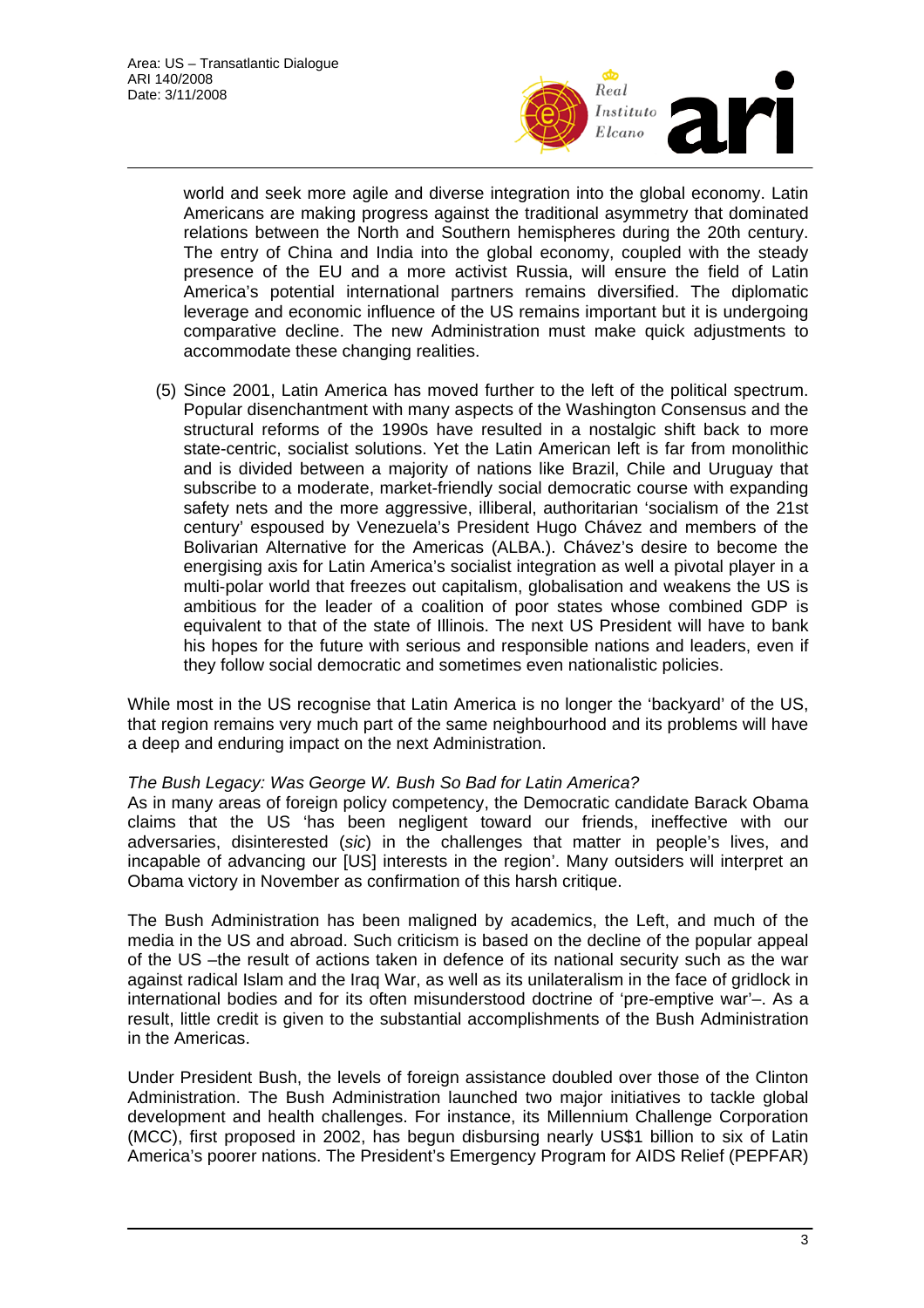

has dedicated billions for the global fight against HIV/AIDS and is saving millions of lives world-wide, including in focus countries in the Caribbean.

Sticking with Plan Colombia, begun under the Clinton Administration, the Bush Administration employed a strategy that granted support to counter-drug and counterinsurgency efforts leading to a virtual re-founding of the Colombian state. With steady US assistance, Colombia is no longer in danger of becoming a failed narco-state and is making substantial headway against the armed left and right and large drug cartels. Such progress has resulted in the demobilisation of over 30,000 paramilitaries, falling rates of homicides and kidnappings, and major improvements in control of national territory.

The Bush Administration has saved thousands of innocent lives in Colombia that would have been lost to political and drug-related violence. While not defeated, the narcoterrorists of the Revolutionary Armed Forces of Colombia (FARC) have been reduced to pre-1990s numbers and suffered a precipitous decline in international support.

The Bush Administration completed and won congressional approval of free trade agreements with Chile (2004), the Central American-Dominican Republic Free Trade Agreement (CAFTA-DR) (2005) and Peru (2007). It negotiated but has not yet ratified free trade agreements with Colombia and Panama. The Democratic-controlled Congress, led by House Speaker Nancy Pelosi, has played hardball with the Bush Administration and indefinitely tabled the legislation for political rather than economic reasons. If the Congress were to pass the pending agreements, the US would have a chain of steady trading partners stretching from Canada to Chile.

The Administration worked hard to solidify ties with Brazil, capitalising on a good personal relationship between Presidents Bush and Luiz Inácio 'Lula' da Silva. The US-Brazil Biofuels Partnership committed the two nations to work together to develop regional and global markets for ethanol and bio-diesel, which are critical to Central America and Caribbean efforts to improve energy security and sustainable development.

A US\$1.5 billion, three-year assistance package for Mexico and Central America, known as the Mérida Initiative, passed Congress earlier this year. The Bush Administration rightly states that this plan began with an unprecedented appeal for help by the Mexican President Felipe Calderón and that the Initiative was developed with input from both sides, creating a new paradigm for US-Mexican security and anti-drug competition. The Security and Prosperity Partnership with Canada and Mexico has established a forum and a framework for dealing with a variety of regulatory and security issues shared with two of the US's top three trading partners.

Numerous Bush Administration policies towards Latin America have gone overlooked. For instance, under the current Administration, there has been a sharp increase in debt forgiveness of billions of dollars for the most indebted nations in the Western Hemisphere. Additionally, the Department of Defence and the US Southern Command have helped to forge new security concepts and partnerships aimed at dealing with a broad array of nontraditional transnational threats ranging from drug trafficking and international terrorism to emergency responses to hurricanes, migration crises, and environmental threats.

The Bush Administration has found the rise of the rise of radical populism –with its tendency to use electoral mandates to concentrate and perpetuate authoritarian powers, to silence opposition, and to destroy the checks and balances essential to liberal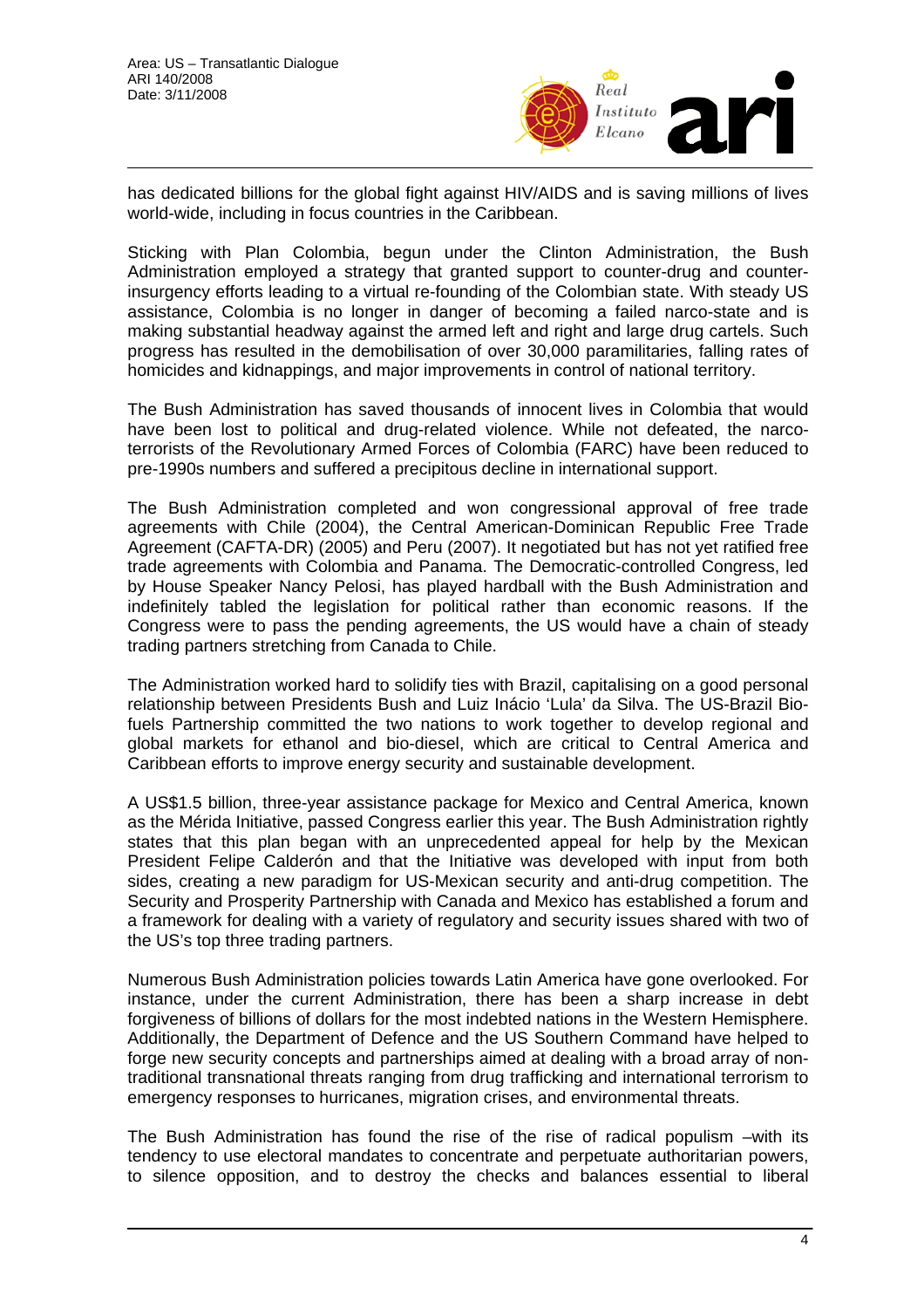

democracy– to be an unhelpful turn of events in Latin America. The Bush Administration has displayed limited tolerance for the totalitarian system of Cuban communists, for the increasingly radical antics of Hugo Chávez or for the heavy-handed misrule of the Sandinista leader Daniel Ortega, whose old fashioned anti-Americanism helps keep Nicaragua among the poorest and worst governed countries in the Americas.

Yet modest assistance to beleaguered democratic parties in the Western Hemisphere and occasional critical jabs delivered by Washington officials are far cries from the substantial inter-American interventions of the Cold War era. The US sat cautiously on the sidelines during numerous critical Latin American elections, such as that of Mexico in 2006. Most recently, the State Department has followed a 'no response policy' when attacked by Chávez, resisting, for example, the call from many quarters to place Venezuela on the list of state-sponsors of terror following the revelations of extensive support provided by Chávez for the narco-terrorism of the FARC.

It is a reasonable proposition that some months or years ahead, Latin Americans with the exception of Bolivia and Venezuela will look back with considerable nostalgia at the Bush Administration's Latin American policy.

#### *The Latin American Policy of Barack Obama*

The son of a Kenyan immigrant father and a white mother, Barack Obama is a 47 year-old Columbia University and Harvard Law School-educated, first term senator from Illinois. While he spent part of his childhood in Indonesia and serves on the powerful Senate Foreign Relations Committee, Obama has yet to visit Latin America.

Obama promises a new partnership with Latin America, one that he claims will renew US engagement with the Americas. Overall, the outlines of Obama's foreign policy for the world and the region are being shaped by key players from the Clinton Administration such as the former National Security Adviser Tony Lake, the former Clinton advisor Greg Craig and the former Assistant Secretary of State for African Affairs Susan Rice. Younger guns, such as Daniel Restrepo from the Center for American Progress, and the former Clinton official Frank Sanchez have taken the point for the Obama campaign on Latin American issues. Former senior Department of State officials, such as Ambassadors Peter Romero and Robert Gelbard, are ready to help while Senator Christopher Dodd (D-Conn), chairman of the subcommittee of the Western Hemisphere, and Governor Bill Richardson of New Mexico appear to have played a role in shaping Obama's Latin American outlook and policy proposals.

If elected, Obama will display a new *persona* to the citizens of the Americas. As one supporter observed recently: just imagine the reaction when President Obama lands for the first time in multi-racial Brazil. Obama will undoubtedly generate tremendous media appeal in many quarters and will capitalise on his identity as the first non-white US president, on his charisma, youth, energy and abundant rhetorical skills to usher in an aura of change.

The Obama camp believes it can recapture the diplomatic high ground and is attempting to reach inspirational heights, drawing heavily upon the policies of heroes enshrined in the pantheon of the Democratic Party, such as Franklin D. Roosevelt's 'Good Neighbour' and John F. Kennedy's 'Alliance for Progress'. In one campaign rally, Obama went so far as to promise an 'Alliance for Progress for the 21st Century'. Campaigners for Obama have also rediscovered FDR's Four Freedoms speech and the inspiring vision of the 1941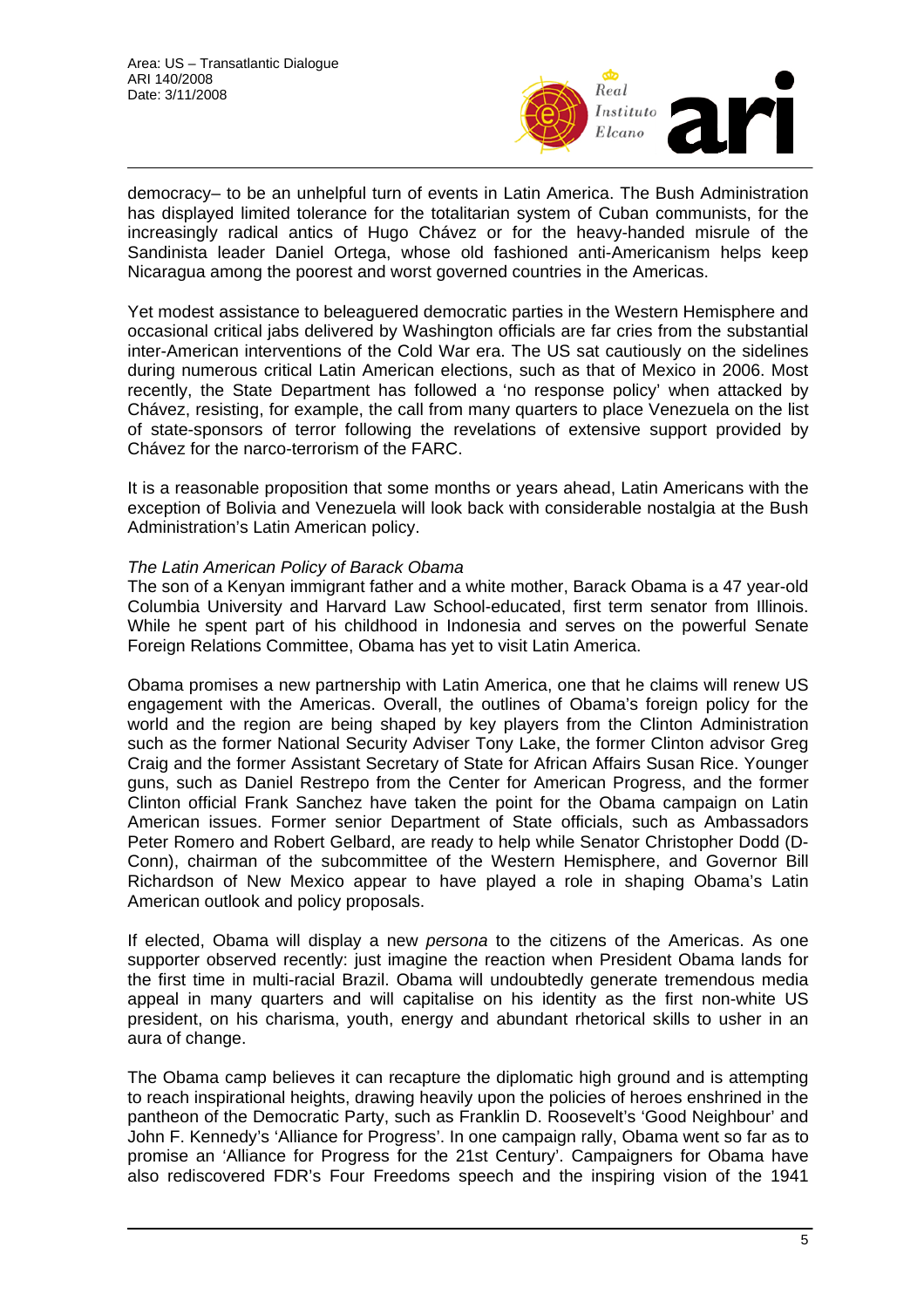

Atlantic Charter; a current campaign mantra says 'What's good for the people of Latin America is good for the people of the United States'.

Stressing that he will be a listener rather than a talker, Obama promises a dialogue of mutual respect and relationships of equality with Latin Americans. The US will no longer, he claims, talk down to Latin Americans. As the Democratic Platform states, 'we must turn the page on the arrogance in Washington and the anti-Americanism across the region that stands in the way of progress'. Promised changes in voice and style will constitute much of the new approach to the Hemisphere: diplomacy will now be conducted in the measured tones of the *Harvard Law Review* rather than a Texas accent.

One of the first actions Obama promises is re-establishing a special envoy for the Americas, a measure that harkens back to the Clinton Administration and is designed to show that Washington is again paying attention to Latin America. For much of his presidency, Bill Clinton –with apparent success– charged his close confidant Mack McClarty with injecting the US into regional politics. Under Obama, much will hinge on selecting a Special Envoy with access to the President and the White House inner circle and a leader able to corral and co-opt the bureaucracy to accomplish the ends of the Administration.

The Obama camp also recommends change on certain key issues:

- **Cuba:** It promises a two-step approach. The first step will be removal of restrictions on family visits and remittances to Cuba followed by presenting the Cuban regime with what it terms a 'transition option' urging the unconditional release of political prisoners as a first step towards a reciprocal lifting of the US embargo and the lure of normalised diplomatic relations. Citing the examples of Richard Nixon and Ronald Reagan, Obama indicates that under certain circumstances he is prepared to enter into direct diplomacy with Cuba's Raul Castro.
- **Colombia**: Obama promises to continue the Andean Counter-Drug Program, to support Colombia's fight against the FARC and to end the terror of the paramilitaries; all positions largely staked out in the Bush Administration. Contrary to reigning Latin American opinion, Obama affirmed support for 'Colombia's right to strike terrorists who seek safe-haven (*sic*) across its borders', an endorsement of Colombia's strike against the camp of FARC leader Raul Reyes in March that caused a crisis in relations with Ecuador and threats of war by Hugo Chávez. On the other hand, Obama will likely pair with senior Democratic officials on the Hill to continue expressing displeasure over the alleged right-wing ties of the Colombian President Alvaro Uribe and will ration funding for military assistance in Plan Colombia, preparing for more 'soft-side' support to deal with demobilisation, reintegration and other human security issues in Colombia. Obama has expressed opposition to the Colombian Free Trade Agreement as it stands and vows to 'end impunity' and improve accountability in Colombia, to demand greater protection for Colombian trade unionists and stiffer labour and environmental conditions before passage.
- **Mexico**: Obama's views on Mexico are less clear. In 2007, he noted that 'our complex relationship with Mexico has become captive of a single issue: the immigration debate'. Obama continues to recommend both increased border security and comprehensive immigration reform but has offered few specifics other than urging a path to citizenship for the estimated 12 million presently in the US illegally. He has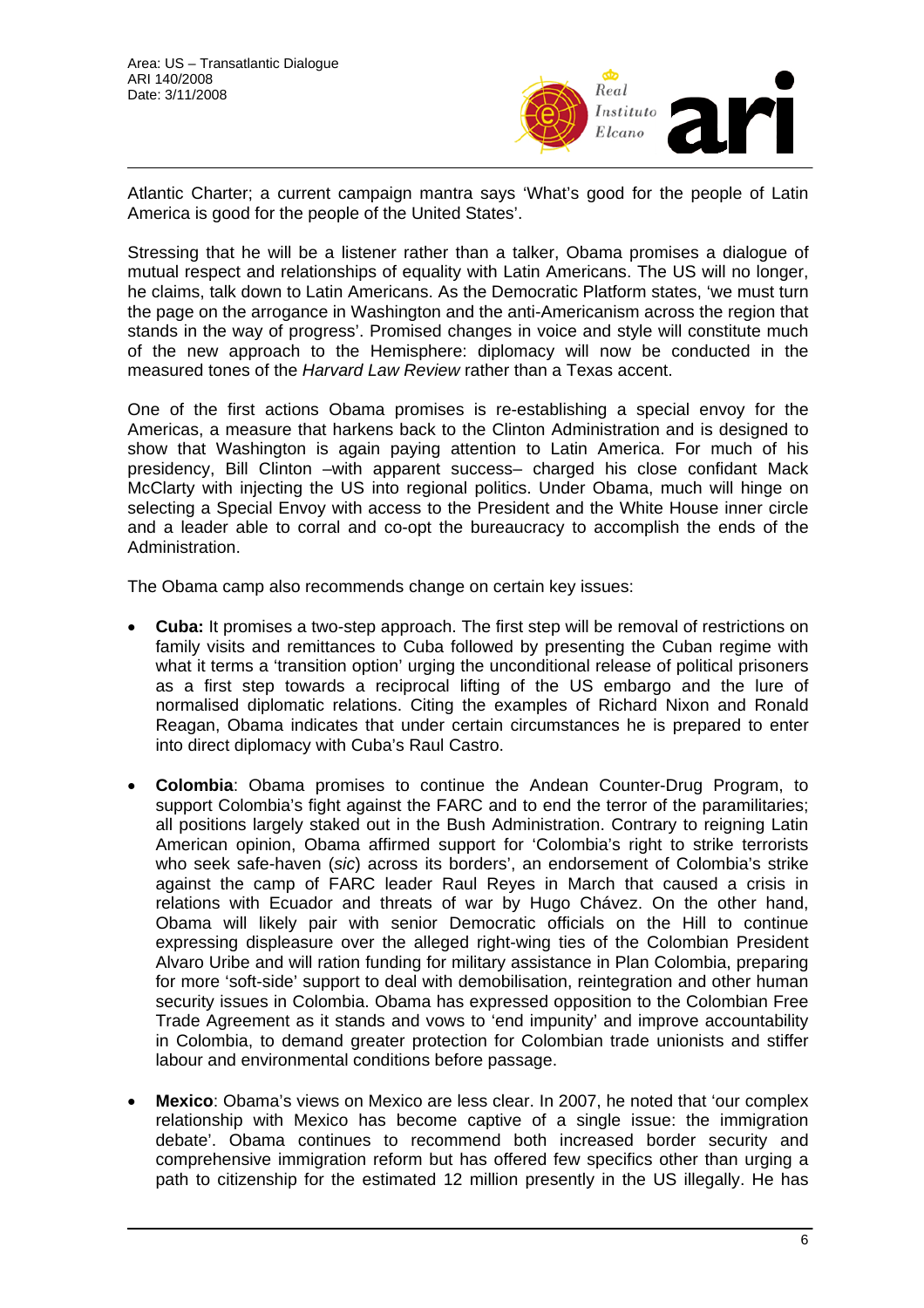

indicated that he will build on the counter-drug efforts of the Mérida Initiative but stresses the need to redouble demand reduction efforts in the US and to stem the flow of guns, cash and precursor chemicals from the US into Mexico.

- **Trade**: On trade, Obama has adopted positions championed by critical Democratic constituencies such as organised labour. The Obama stance on free trade includes the controversial promise to renegotiate the North American Free Trade Agreement and to review other agreements such as the CAFTA-DR treaty which Obama opposed. The Democratic candidate also promises to support 'fair' trade, a concept freighted with all sorts of hidden protectionist and obstructionist possibilities that might stall future trade deals indefinitely.
- **Economic development/poverty reduction:** In campaign literature, the Obama team promises to double spending for foreign assistance, expand the Peace Corps, develop a greater diplomatic presence in the Americas and support broad, deep institutional change throughout the region. 'It is', he says, 'time for the United States to again be a beacon of hope and a helping hand'. Obama pledges a renewed assault on poverty, promising to launch what he calls a 'bottom-up' approach. In a key speech in May, Obama claimed that 'after decades pressing for top-down reform, we need an agenda that advances democracy, security, and opportunity from the bottom up. That means measuring success not just through agreements among governments, but also through the hopes of the child in the *favelas* of Rio, the security for the policeman in Mexico, and the shrinking of the distance between Miami and Havana'.

Space does not permit a discussion of other ideas. An Obama Administration would certainly attempt a return to greater multilateralism, seeking to breathe renewed life in the Organisation of American States (OAS). Brazil would loom large as a courted partner. Finally, energy policy, climate change and the environment will likely receive top billing on the Hemispheric agenda of the Obama Administration.

## *The Latin American Policy of John McCain*

John McCain, a decorated Navy pilot who spent seven years as a Prisoner of War in a North Vietnamese prison, entered the Senate in 1986. The 72-year old Republican Party candidate was born in the Panama Canal Zone, considered at the time US territory, and has visited Latin America on numerous occasions in the line of senatorial duty. As a Senator from Arizona, McCain has been intimately involved in a wide range of borderrelated issues and was a major proponent of the Comprehensive Immigration Reform Act of 2007 that failed to win congressional approval. McCain also spent 15 years as Chairman of the democracy-supporting International Republican Institute. In July, he visited Colombia and Mexico to demonstrate support for two key regional players.

McCain draws advice and support on policy issues from a smaller, less well-known body of colleagues than Obama. Randy Scheunemann, a former legislative aide and consultant, serves as his foreign policy coordinator and Robert Kagan, of the Carnegie Endowment for International Peace, worked extensively in the Department of State on Central American issues in the 1980s. Former diplomats such as Ambassador Otto Reich and a former AID official, Adolfo Franco, have also worked on Latin American issues. In the critical state of Florida, advice has reportedly been tendered by members of Congress from Miami, notably by the Cuban-Americans Ilena Ros-Lehtinen and Lincoln and Mario Diaz-Balart. Certainly, the McCain camp has access to the knowledge and experience of those who developed and executed President Bush's policies in the Western Hemisphere.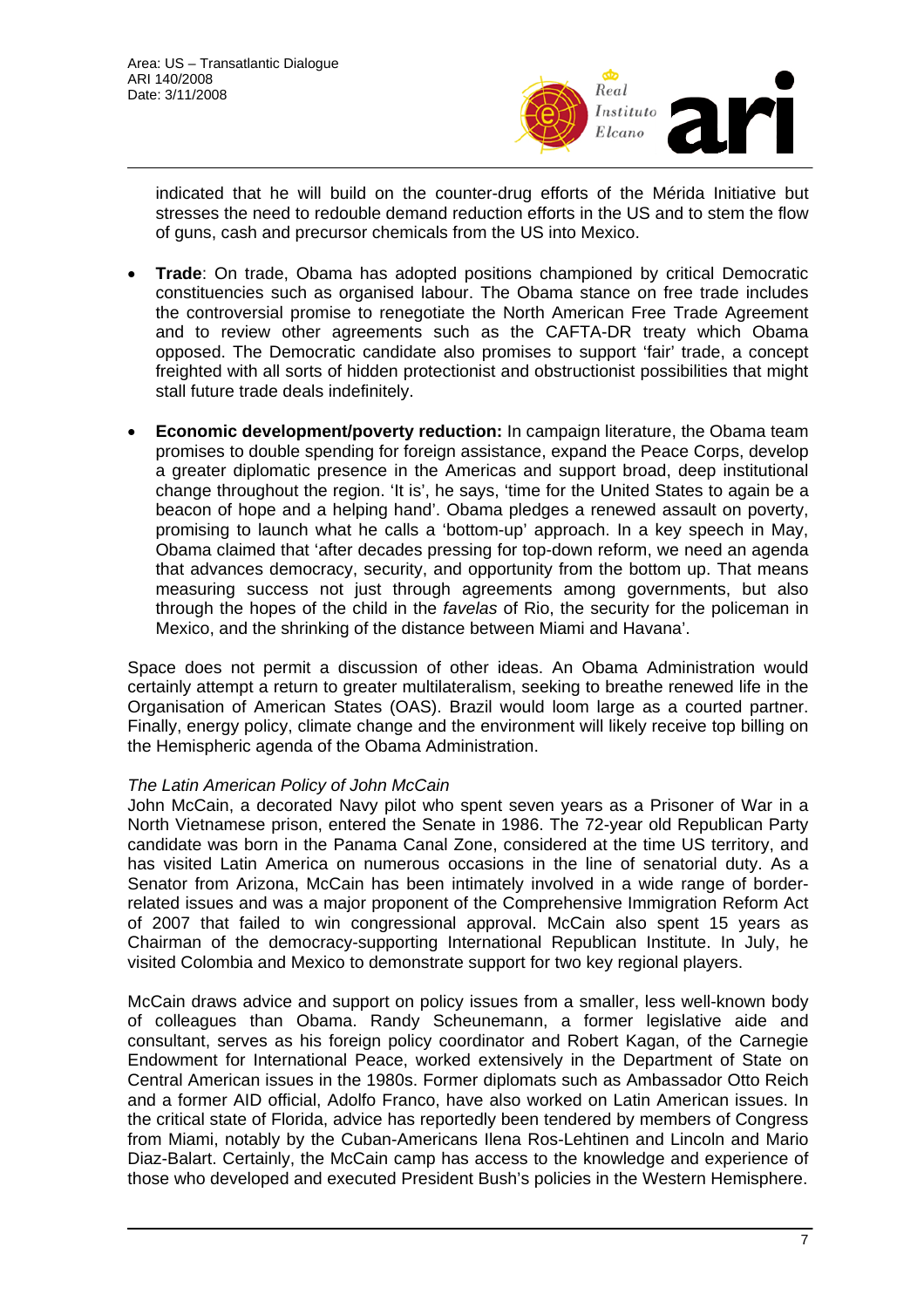

At first blush, it appears the policy of a McCain presidency might represent considerable conceptual continuity with the regional policies of the Bush Administration. Nonetheless, McCain promises to 'forge a new policy… founded on peace and security, shared prosperity, democracy and freedom, and mutual respect'.

An emphasis on free trade and market-led development, a tough stance on drugs and a focus on cementing and rewarding friendships with key countries like Brazil, Colombia and Mexico would serve as the foundations for the McCain policy. As a fighter and a security-minded President, McCain will likely feel challenged by Hugo Chávez, who would undoubtedly work to increase a sense of US-Venezuelan confrontation as a wedge between the US and Latin America, or by Daniel Ortega of Nicaragua, whose links with the Central American conflicts of the 1980s invite antagonism. McCain would worry about ungoverned spaces, fighting crime and stemming endemic corruption. The growing encroachment of Russia, Iran and other extra-hemispheric troublemakers in the region would also awaken historical security concerns about the protection of democracy and freedom in the Americas.

- **Cuba**: McCain promises not to 'passively await the long-overdue demise of the Castro dictatorship' and not to reward the Cuban communist regime for mere cosmetic economic changes. He proposes 'an active dialogue with Hemispheric and European partners' to promote democratic change in Cuba. As President, McCain would tend to preserve the fundamentals of Helms-Burton legislation regarding restrictions on Cuba trade and adhere to a strategy for a through democratic transition specified by the Commission for Assistance to a Free Cuba. McCain also proposes to energise support for dissident, pro-human rights, pro-democracy groups inside and outside of Cuba.
- **Colombia**: McCain sees the US as having made an enduring commitment to Colombia's future and worries about what backing away from Colombia and the pending trade deal will do to Bogotá's future trust of the US. He sees the current impasse as denying US producers an excellent opportunity to broaden market share in Colombia in exchange for trade benefits Colombia is currently receiving.
- **Mexico**: McCain supports Plan Mérida for combating drug cartels and calls for the creation of a prosperous Mexico. He promises to make immigration reform a cornerstone of the next Administration but must work to rebuild a comprehensive plan that addresses aspects as diverse as temporary work permits, employee verification, sanctions for workplace violations and the future legal status of an estimated 12 million illegal residents in the US.
- **Brazil:** McCain has recognised Brazil's leadership role at the United Nations and its support for peacekeeping in Haiti. He sees Brazil and others as potential recruits for a 'Global League of Democracy'. In the last presidential debate, McCain proposed repealing the 55 cent/gallon tax on Brazil's sugar-based ethanol.
- **Trade**: McCain recognises the importance of export performance to the US economy and argues that export-led growth has a significant domestic payoff in terms of job creation and job quality. He promises more aggressive attention to creating export jobs and to developing trade-enhancing capacities within the US government, including the establishment of a trade export authority. McCain recognises trade as a tool and will use the White House to battle against a return to protectionist/mercantilist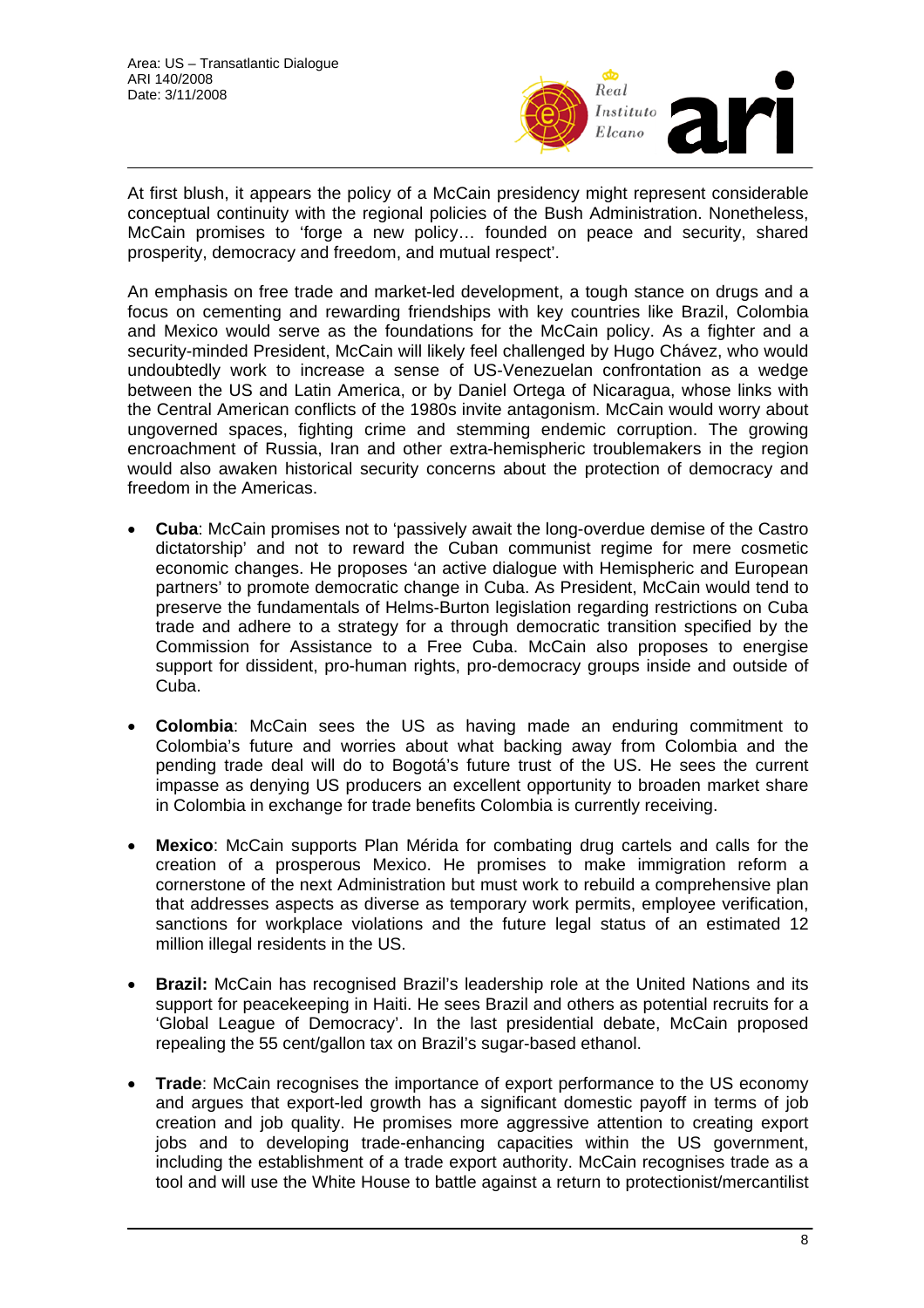

strategies of the past. One area for further executive leadership under McCain would be to restart the Doha round of trade negotiations and adopting a tougher stance on trade-distorting US farm subsidies. He would most certainly provide continued followup with the Bush Administration's September initiative aimed at coordinating actions among trade partners known as 'Pathways to Prosperity' and has not abandoned the idea of a Free Trade of the Americas agreement.

## *20 January 2009: When Promises and Reality Converge*

On 20 January 2009, either John McCain or Barack Obama will take the presidential oath of office and assume the vast, global responsibilities entailed by occupying the Oval Office. The US, Latin America and the world will face a new era, one that, for the first time in two decades, does not feature a Bush or a Clinton in the White House. Expectations will run high.

While Washington pundits and the development community will stress the deep structural challenges presented by poverty, inequality and ethnic divisions in the Americas, the Pentagon, the Central Intelligence Agency, the Department of Justice and Homeland Security will dust off policies and plans to deal with the gamut of threats from alien smuggling and drug trafficking to insurgency and terrorism.

The new President will have to make favourable contacts with dozens of leaders, from heavyweights like Brazil's Lula da Silva and Mexico's Calderón to Prime Ministers of small friendly nations such as Barbados and Uruguay. Indirectly via press statements and diplomatic manoeuvres, the new President will send signals to Hugo Chávez, Evo Morales, Daniel Ortega and the Castroite gerontocracy that rules Cuba. By January 21, the next President will be immersed in the hardball world of code-word security briefs and White House situation room meetings, where bad guys seldom sleep, where terrorists, criminals and insurgents exploit ungoverned space and the weakness of governments, where a 3am telephone call and crisis management situation might be just an incident away.

Either McCain or Obama will be expected to articulate a broader vision for the Hemisphere and set the tone for four years at the Summit of the Americas in Trinidad & Tobago in April 2009. This will give most of the leaders of the Hemisphere their first real look at the new President.

If Barack Obama is elected President he will more than likely command ample Democratic support in the House of Representatives and the Senate, whereas McCain will face an uphill struggle to accomplish a successful policy agenda and need to concentrate to reforging bipartisan strategies.

An Obama victory also means a potential for an initial period of bureaucratic bloodletting and in-fighting that could cut deep into the current ranks of policy makers and immobilise the policy-making bureaucracy for months. Following through on ambitious promises of a 'new partnership' and 'bottom-up reform' will require broad reviews of existing policies and potential bureaucratic reorganisation as well as lengthy lead time to request resources for new initiatives and move them to legislation in Congress.

A danger facing an Obama presidency could be overselling the promise of change in US policy unsupported by fresh resources or genuine US commitments. As President, Obama will also have to avoid fragmentation and discipline dovish, protectionist, pacifist,